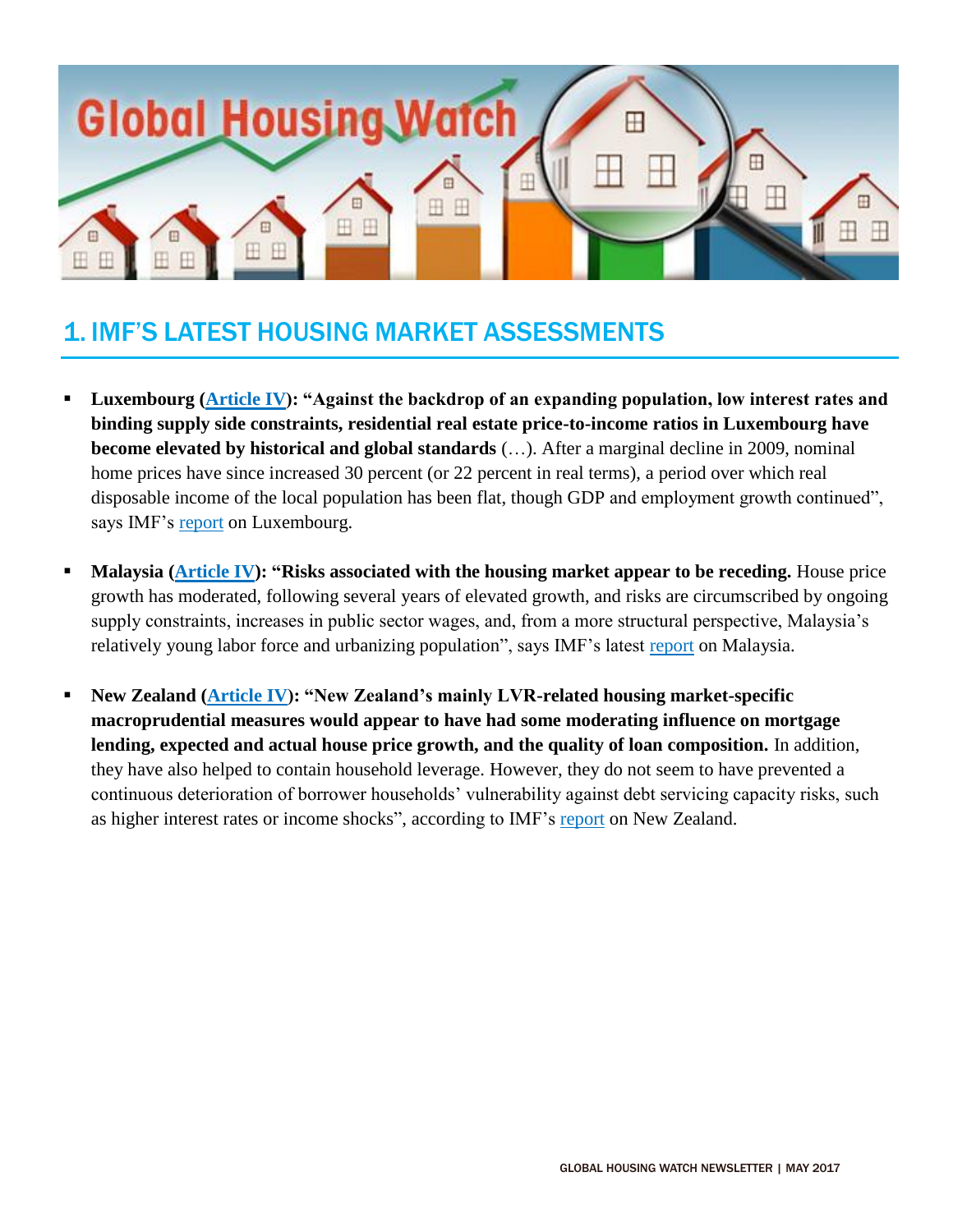# 2. HOUSING CONSTRUCTION: THE CURRENT STATE, POLICY IMPLICATION, AND THE FUTURE

*In this issue of the Global Housing Watch newsletter, Jordan Rappaport talks about housing supply specifically the construction of multifamily, and single-family homes in the United States. [Rappaport](https://www.kansascityfed.org/people/jordanrappaport) is a senior economist at the Federal Reserve Bank of Kansas City.*

*Disclaimer: The views expressed in this Q&A are those of the author, and do not necessarily reflect the views of the Federal Reserve Bank of Kansas City or the Federal Reserve System.*



**Jordan Rappaport**

*View from the top…*

### **Hites Ahir: Since the** *Great Recession,* **what has happened to multifamily home construction at the national level?**

**Jordan Rappaport:** Construction of multifamily homes, like that of single-family homes, collapsed with the onset of the housing crisis in 2006. Since then, multifamily home construction has surged. Multifamily starts over the most recent six months were up about 10 percent from their mid-2000s peak and, other than a spike in mid-2015, were at their highest level since the mid-1980s.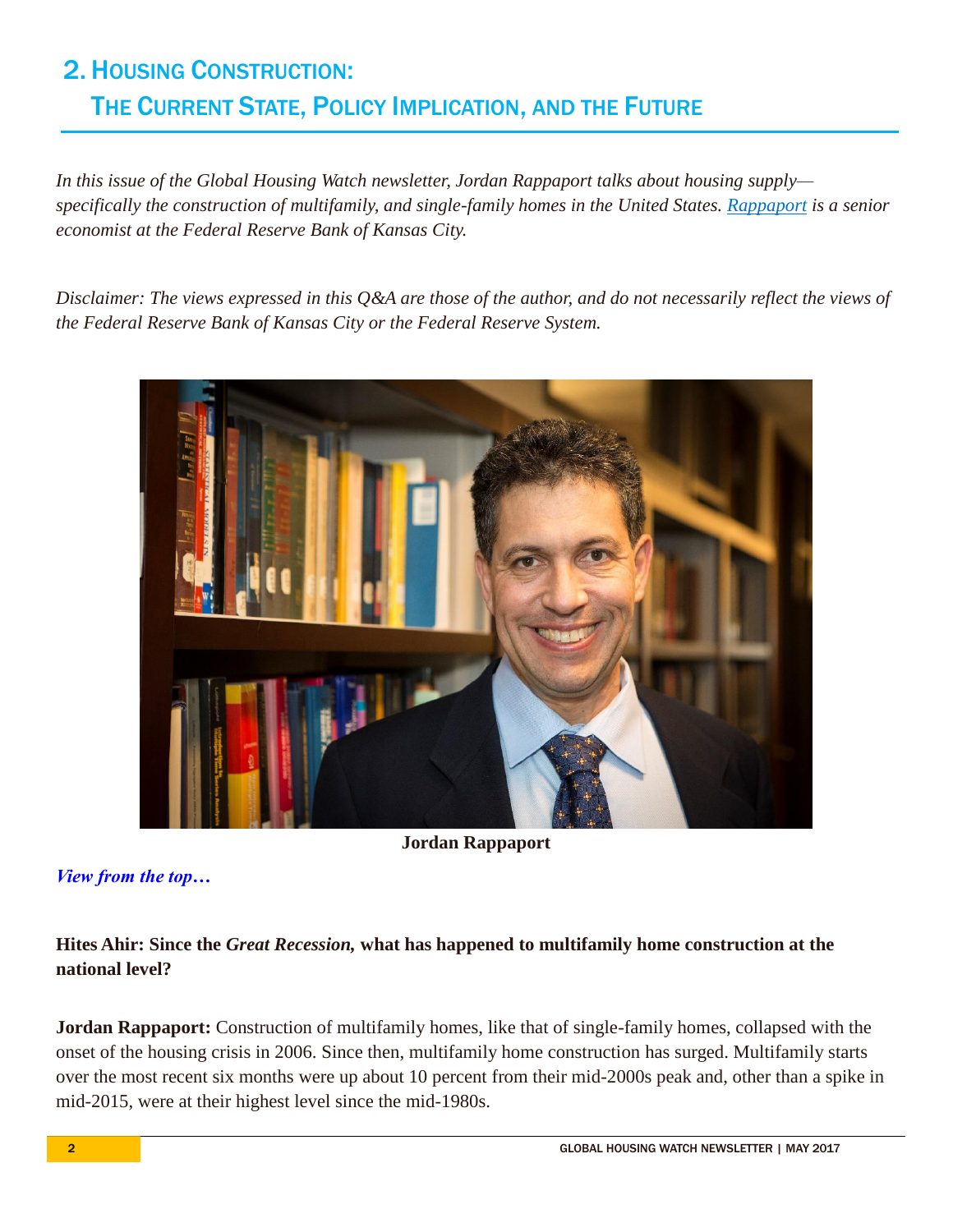#### **Hites Ahir: How does it compare with single-family home construction?**

**Jordan Rappaport:** Single-family construction has also rebounded from its trough. But its level remains very low by historical standards (Figure 1). For example, starts over the most recent six months were about one-third below their level in 2000, just prior to the single-family construction boom. By another measure, the ratio of single-family starts to the number of U.S. households, they are currently at their lowest level since at least 1957, the earliest date for which data are available.



## **Hites Ahir: So multifamily starts followed a "v" shaped recovery, while single-family starts followed an almost "u" shaped recovery (Figure 1). What explains this divergence?**

**Jordan Rappaport:** Both supply and demand components contributed to the difference. With respect to supply, there was a large overhang of unoccupied single-family homes coming out of the Great Recession, due to overbuilding and foreclosures. With respect to demand, there was a large relative shift from single-family to multifamily. Partly this shift reflected households downsizing into rental apartments after losing their house to foreclosure. In addition, as I've documented in a [previous article,](https://www.kansascityfed.org/~/media/files/publicat/econrev/econrevarchive/2015/2q15rappaport.pdf) the demand shift partly reflected young adults,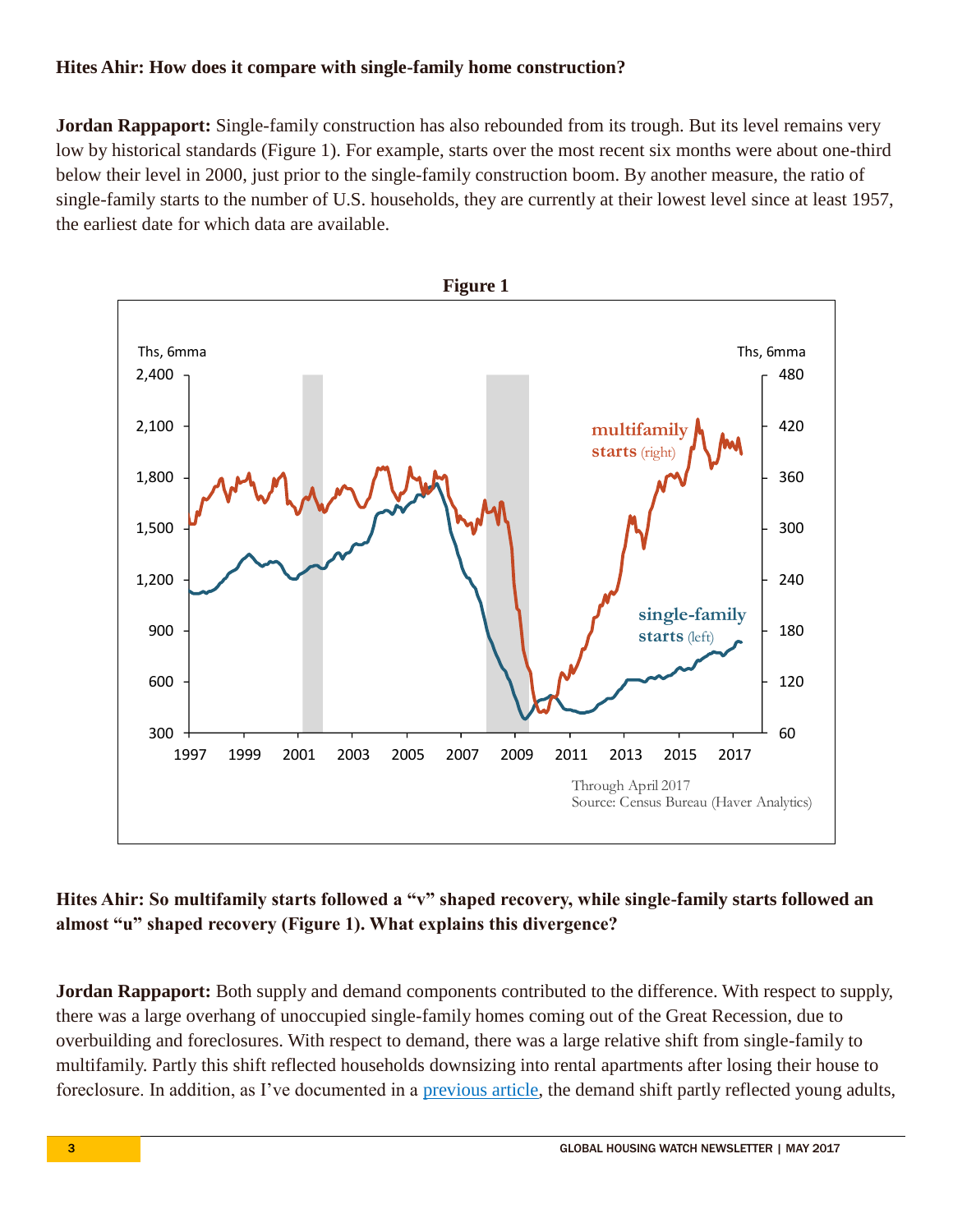ages 25-39, swinging back towards living in apartments following their swing towards living in single-family homes during the housing boom.

#### *View from the bottom…*

**Hites Ahir: Your new paper is** *[Crowdedness, Centralized Employment, and Multifamily Home Construction](https://www.kansascityfed.org/~/media/files/publicat/econrev/econrevarchive/2017/1q17rappaport.pdf)***. In this paper, you look at multifamily and single-family home construction at the local level metropolitan areas. What does it show?**

**Jordan Rappaport:** As always, there is considerable variation. Both the multifamily and single-family permitting rates during 2013-15, measured as average annual permits of each type divided by the number of housing units of each type in 2010, were close to zero in many metro areas, and quite strong in others (Figure 2). Multifamily permitting was highest in Austin (TX), where it averaged more than 5 percent per year. Four other metros had multifamily permitting rates above 4 percent. Single-family permitting during 2013-15 was by far the highest in Myrtle Beach (SC), not shown in the figure, where permitting during 2013-15 averaged 3.5 percent per year. Five other metros had permitting rates close to 2.5 percent. As shown in the figure, multifamily permitting and single-family permitting were positively correlated, primarily reflecting that population growth was the most important factor driving both.





coefficient, standard error, and fit are reported in the top left corner. The chart does not show Myrtle Beach, which had respective singlefamily and multifamily permitting rates, 3.5% and 0.6%.

Sources: Census Bureau and author's calculations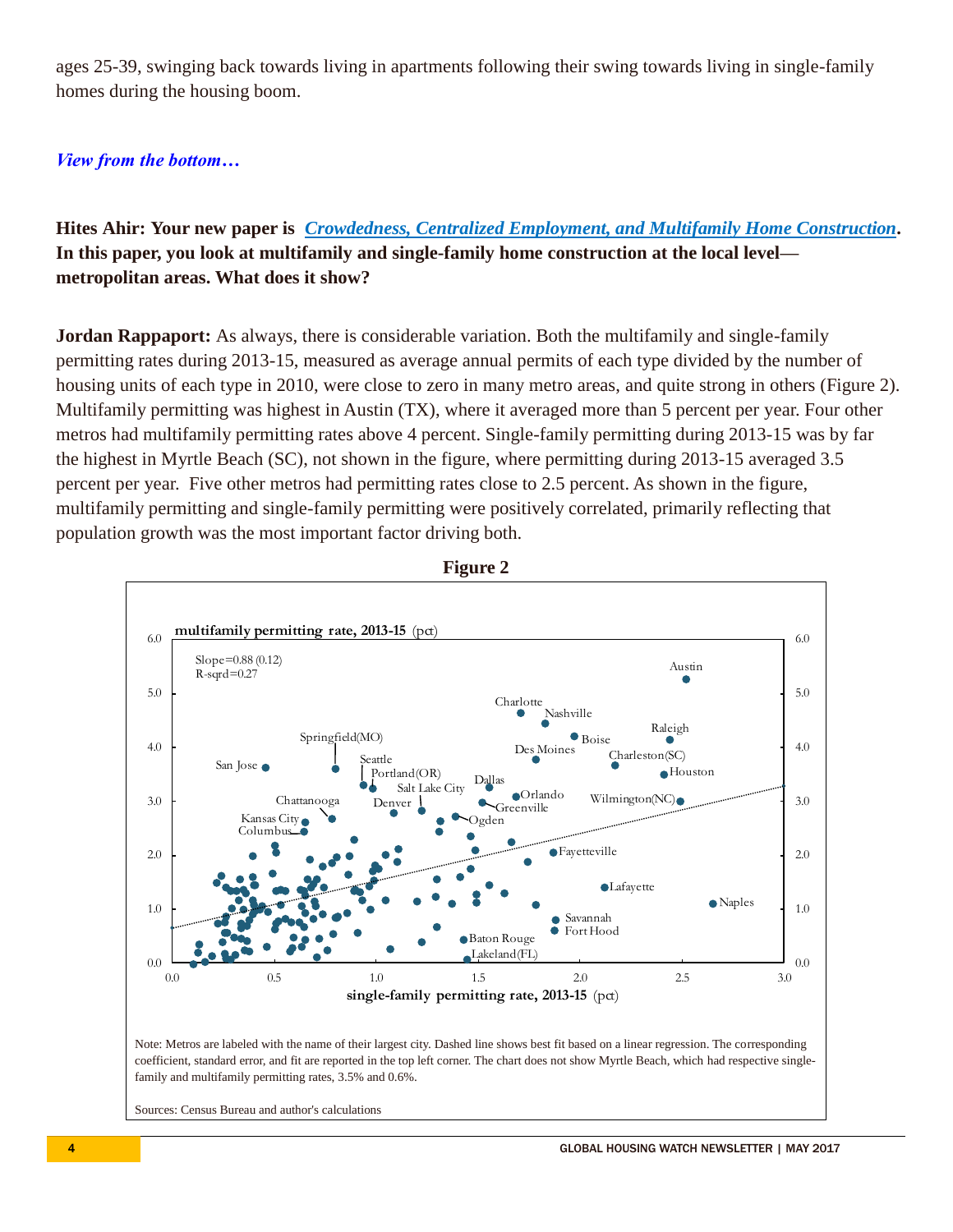### **Hites Ahir: What are the characteristics that account for the variation in the recent strength of multifamily construction?**

**Jordan Rappaport:** Three key characteristics account for a large share of the variation in recent multifamily permitting across metros as well as a large share of the variations in recent single-family permitting, and population growth.

Multifamily permitting during 2013-15 was positively correlated with population in 2010, but with relatively small magnitude: a tripling of metro population increases the predicted multifamily permitting rate by about 0.3 percentage point.

Multifamily permitting was also related to the internal distribution of population density within metros. Population density varies hugely within metros. Most of the land area in most metros is actually agricultural or unsettled, reflecting that metros are delineated as the combination of entire U.S. counties. Even within the nonrural portion of metros, population density in 2010 across census tracts—geographic units that typically encompass from 1,000 to 8,000 residents—on average varied by multiplicative factor of 60. I capture this variation with three variables. The first is median density, which is the tract density above and below which half a metro's population live. The second is the increase in population density from the median to the 95th percentile, the density below which 95 percent of a metro's population live. The third is the increase in population density from the 95th to the 99th percentiles. Multifamily permitting during 2013-15 was negatively correlated with median population density and with the increase in density from the median to the 95th percentile but positively correlated with the increase in density from the 95th to 99th percentiles. The negative correlations with median density and the increase in density from the median to the 95th percentile also hold for single-family permitting during 2013-15 and for population growth from 2010-15.

Multifamily permitting, as well as single-family permitting and population growth, was positively correlated with the share of a metro's employment in 2000 that was located in its central business district (CBD), which I define to encompass the traditional "downtown" of the largest city in the metro as well as nearby census tracts with dense employment.

#### **Hites Ahir: What are the underlying forces that may be driving the relationships?**

**Jordan Rappaport:** The relationships appear to be picking up differences in metropolitan productivity, consumption amenities, and the availability of land for development.

The positive correlations of multifamily permitting with population and the share of employment in the central business district probably reflect, in part, differences in metro productivity. Considerable research has documented a positive relationship between productivity and metro size. Some recent research also finds that a considerable portion of the higher productivity of larger metros reflects the higher productivity of firms located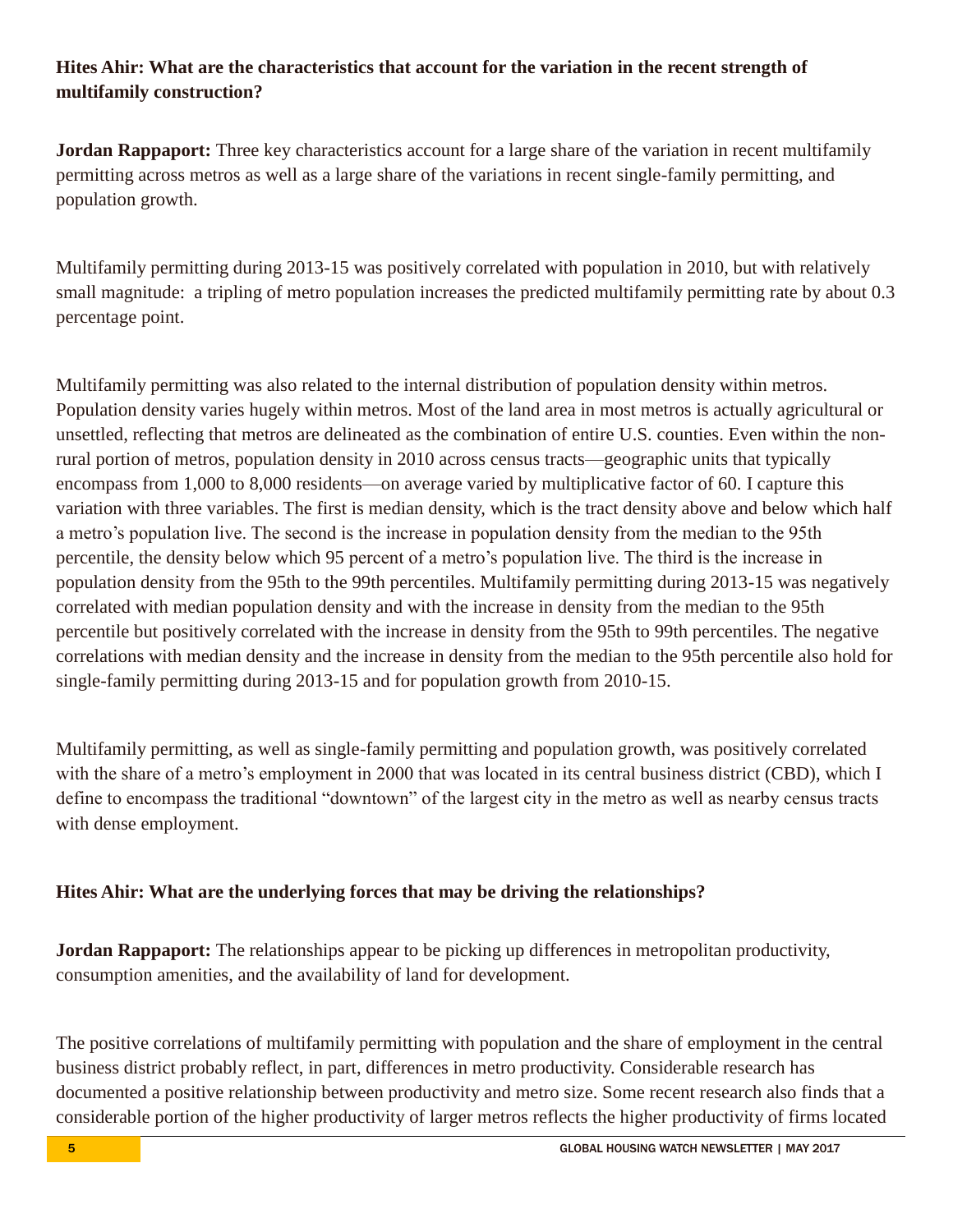in the CBD itself. Locating in a high-productivity metro can increase profitability, attracting firms and jobs. The resulting competition to find workers bids up wages, attracting workers to the metro. The resulting population growth, in turn, spurs multifamily, and single-family construction.

The positive correlation of multifamily permitting with metro size probably also partly reflects differences in consumption amenities, as does the positive correlation of multifamily permitting with the increase in population density from the 95th to the 99th percentiles. Consumption amenities are characteristics that make a metro a more enjoyable place to live. Larger metros typically offer residents a more diverse set of consumption choices such as restaurants, live performance venues, and professional sports teams. In addition, exogenous attributes such as nice weather partly account for why some metros are larger than others. Of course, larger metros also suffer from an important consumption disamenity, worse traffic congestion. Steeper increases in density from the 95th to 99th percentiles constitute population spikes, which often have nearby clusters of urban consumption amenities such as pedestrian access to varied restaurants, cafes, bars, and small retailers. An apparent increase in the preferences of young professionals to live near such urban amenities seems to be driving nearby multifamily construction, primarily by attracting residents from elsewhere in the same metro.

The negative correlations of multifamily permitting, single-family permitting, and population growth with median population density and the increase in population density from the median to the 95th percentile probably reflect the role of land available for development, especially within the interior portion of a metro. Higher median density and a larger increase in density within the more settled portion of metro are likely to be positively related to average land prices in the intermediate-distance suburbs and the increase in land prices moving from these intermediate suburbs towards the center of a metro. The higher land prices and associated higher housing prices dampen metro population growth, in turn dampening multifamily, and single-family construction.

## **Hites Ahir: Where single-family and multifamily home construction is strong, are you able to say anything on the strength of multifamily and single-family home construction in the city vs. the suburb?**

**Jordan Rappaport:** Several of the correlations hold for both the city and suburban portions of metros. For example, multifamily construction and single-family construction in both the city and suburbs were positively correlated with the CBD employment share. So more centralized employment was related to construction throughout a metro area rather than just near the CBD. Similarly, multifamily and single-family construction in both the city and suburbs were negatively correlated with median metropolitan population density, and with the increase in metropolitan density from the median to the 95th percentile. In contrast, only multifamily permitting in the city portion of metros was positively correlated with the increase in population density from the 95th to 99th percentile, suggesting that the relationship between population spikes and multifamily construction was limited to nearby locations.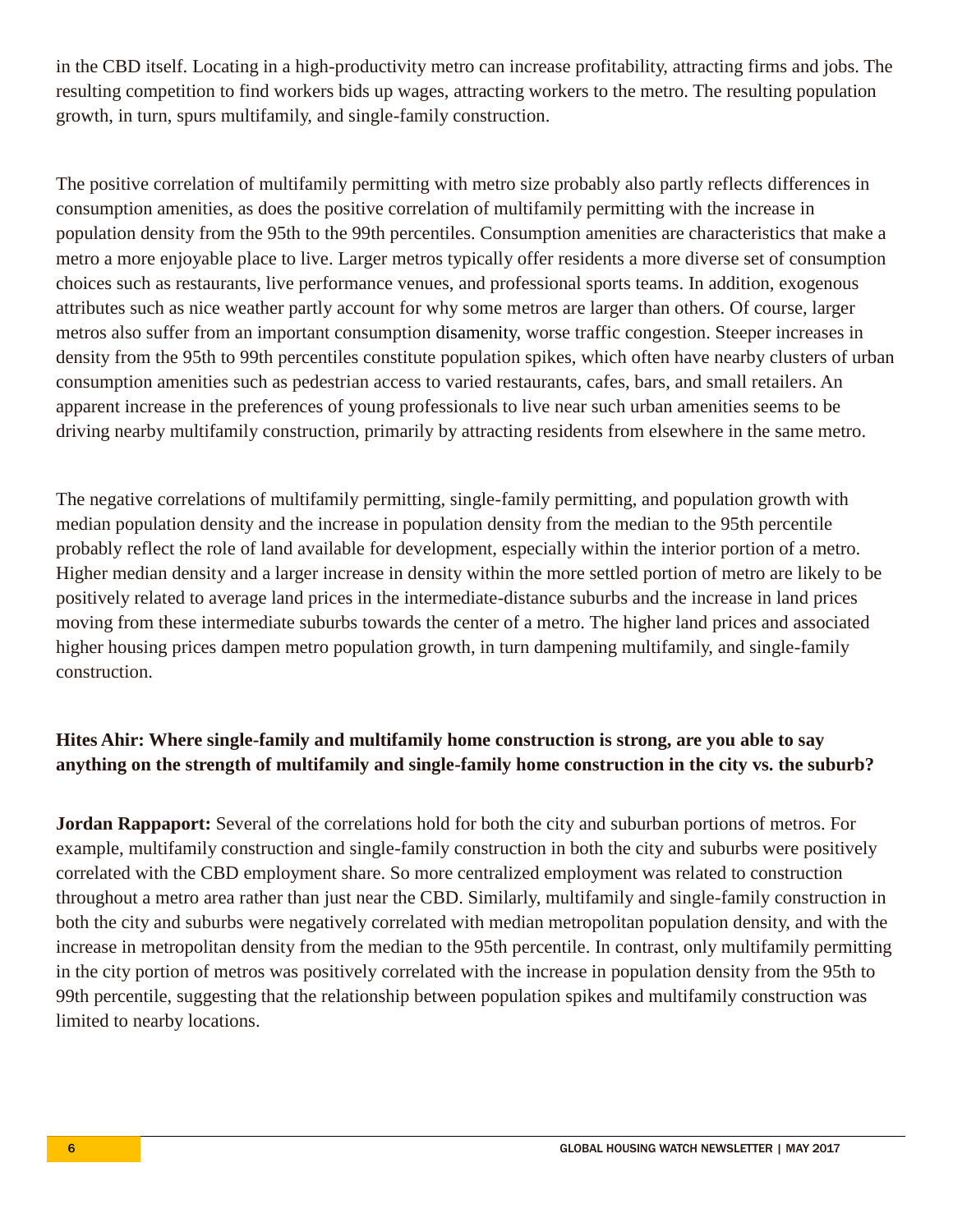### **Hites Ahir:** *[The Large Unmet Demand for Housing](https://www.kansascityfed.org/~/media/files/publicat/research/macrobulletins/mb17rappaport0412.pdf)***—is another article that you just published. How does it relate to the findings in** *[Crowdedness, Centralized Employment, and Multifamily Home Construction](https://www.kansascityfed.org/~/media/files/publicat/research/macrobulletins/mb17rappaport0412.pdf)***?**

**Jordan Rappaport:** The article argues that the current low level of single-family construction reflects supply constraints rather than weak demand. The resulting limited availability of new single-family homes for sale is causing many homeowners to remain in their current home rather than upgrade to a newly-constructed one. This depresses the availability of existing single-family homes for sale, causing many other homeowners to stay put, and so further depressing the availability of homes for sale. As a result, the current number of existing singlefamily homes available for sale relative to the number of U.S. households is at its lowest since at least 1982, the earliest date for which data are available (Figure 3).

With so few single-family homes available for sale, many renters are staying put in apartments, pushing the apartment vacancy rate to its lowest in several decades. The Census Bureau defines a household as an occupied housing unit, and so with few vacant homes, and apartments to move into, household formation is being significantly depressed. Possible reasons for the current low level of single-family construction include a shortage of construction workers, and limited financing to smaller builders for speculative construction. I also think that in some more crowded metros, suburbanization may have reached its geographic limit. Consistent with this hypothesis, single-family construction in some larger metros has been shifting from the suburban portion to the city portion.



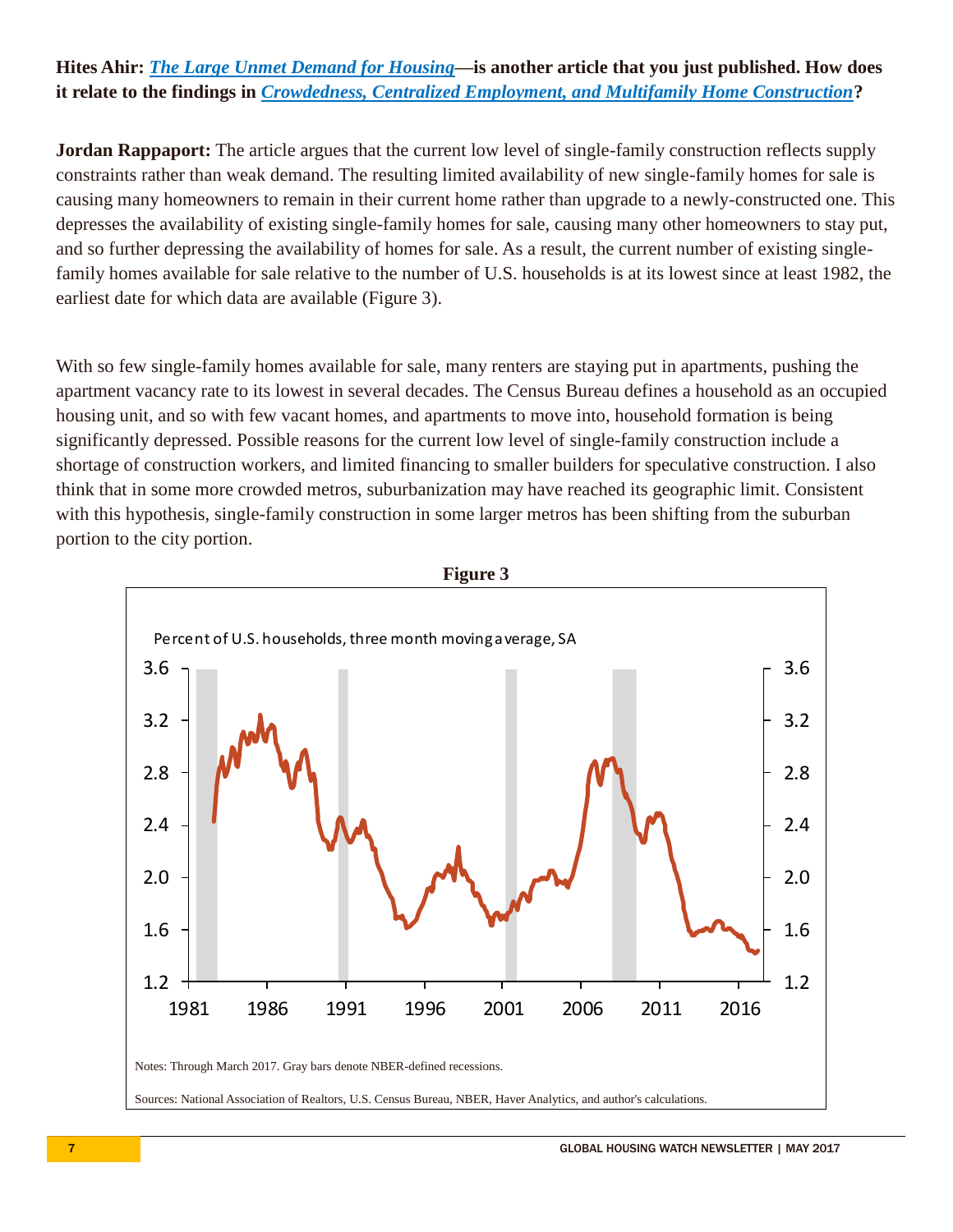#### *Policy implication and the future…*

#### **Hites Ahir: What are the policy implications of your findings?**

**Jordan Rappaport:** One implication is that metropolitan policies that support centralized employment, such as efficient commuting transport links, may help attract firms and residents from elsewhere in the country, and boost population growth and residential construction throughout the metropolitan area. Another implication is that policies that promote urban amenities, whether in the city or suburbs, may attract residents from elsewhere in the metro and, possibly, from other metros, boosting nearby multifamily development. In contrast, policies that seek to encourage multifamily development close to CBDs based on cutting commuting time may prove unsuccessful if they don't also take into account the sufficiency of nearby urban amenities.

Looking forward, the leading edge of the baby boom turns 75 in 2021, the age at which downsizing to multifamily homes typically picks up. Public policy may be able to help shape amenities that appeal to such downsizers—for example, through zoning policies that support the development of neighborhoods that mix multifamily housing, urban amenities, assisted-living arrangements, and proximity to where seniors' children and grandchildren live.

### **Hites Ahir: In the long run, how is technological innovation likely to affect multifamily home construction?**

**Jordan Rappaport:** The development of self-driving cars may dramatically impact metro land use, including boosting multifamily construction, via three channels. First, the availability of inexpensive ride-hailing services employing self-driving cars will probably cause many city residents to forego owning a car, thereby greatly relaxing tenants' demand for attached parking. Not providing parking significantly cuts the cost of multifamily construction, and frees up land for other uses. Second, relaxed parking demand will similarly free up a large portion of the land in central business districts, thereby facilitating increasingly centralized metropolitan employment, and reinforcing demand for multifamily housing in cities. Third, self-driving cars promise to make time spent commuting more pleasurable and productive, thereby boosting demand for single-family construction in relatively distant suburbs. All three channels decrease the broadly-construed costs of metro size, and so should boost population growth of larger metropolitan areas relative to smaller ones.

#### **Hites Ahir: In the future, do you think that we are likely to see less single-family home construction in the cities?**

**Jordan Rappaport:** In some cities, single-family construction is already extremely low. For example, it accounted for less than 2 percent of housing permits during 2013-15 in municipal Boston and municipal San Francisco. But in many other large cities, single-family construction remains significant. For example it accounted for about 30 percent of housing permits in municipal Houston and 20 percent of housing units in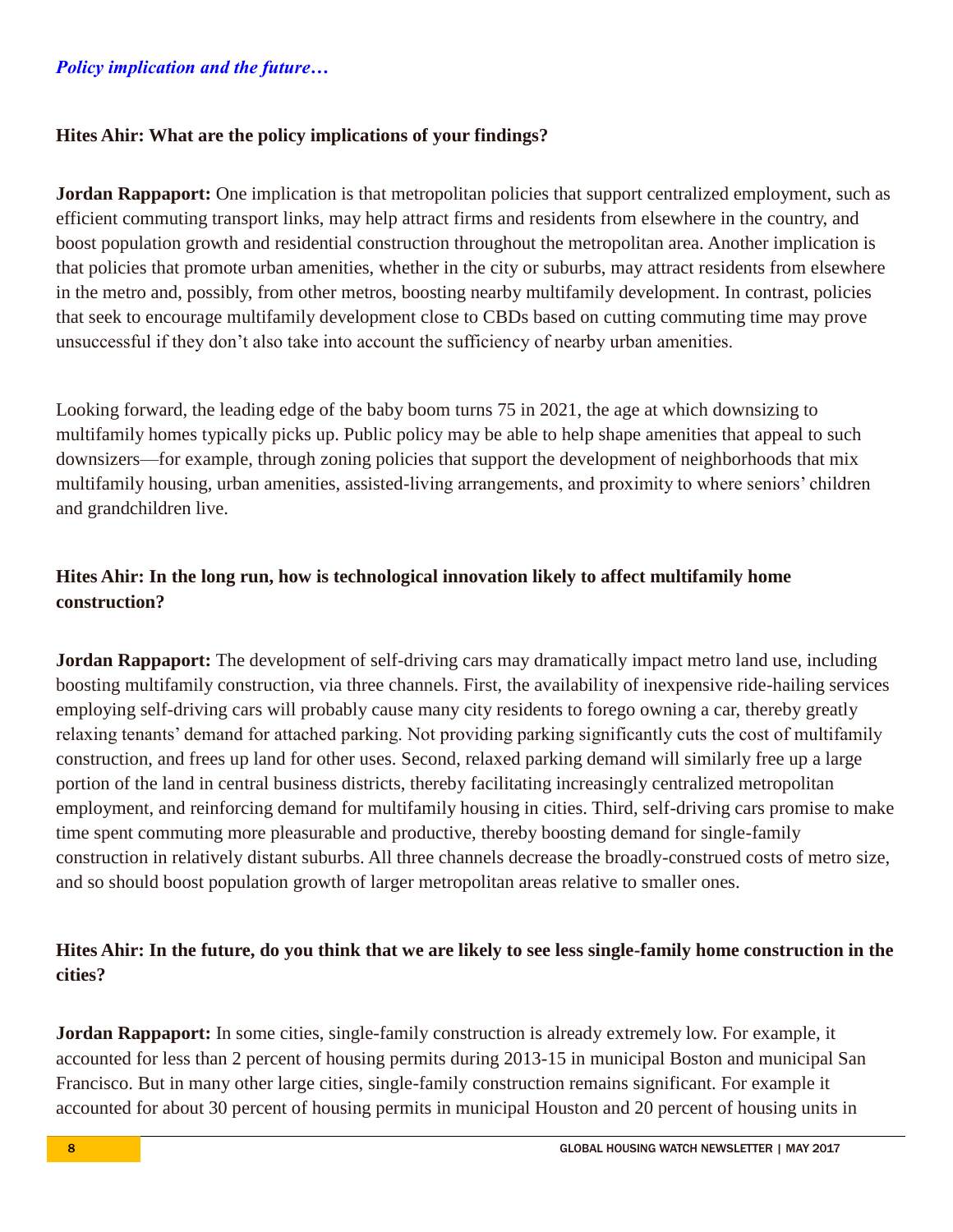municipal Philadelphia. Especially high land prices in Boston and San Francisco, probably driven by their especially high urban amenities, may account for much of the difference. The increased attraction of urban amenities may drive up the price of land the city portion of a number of other metros, crowding out singlefamily construction.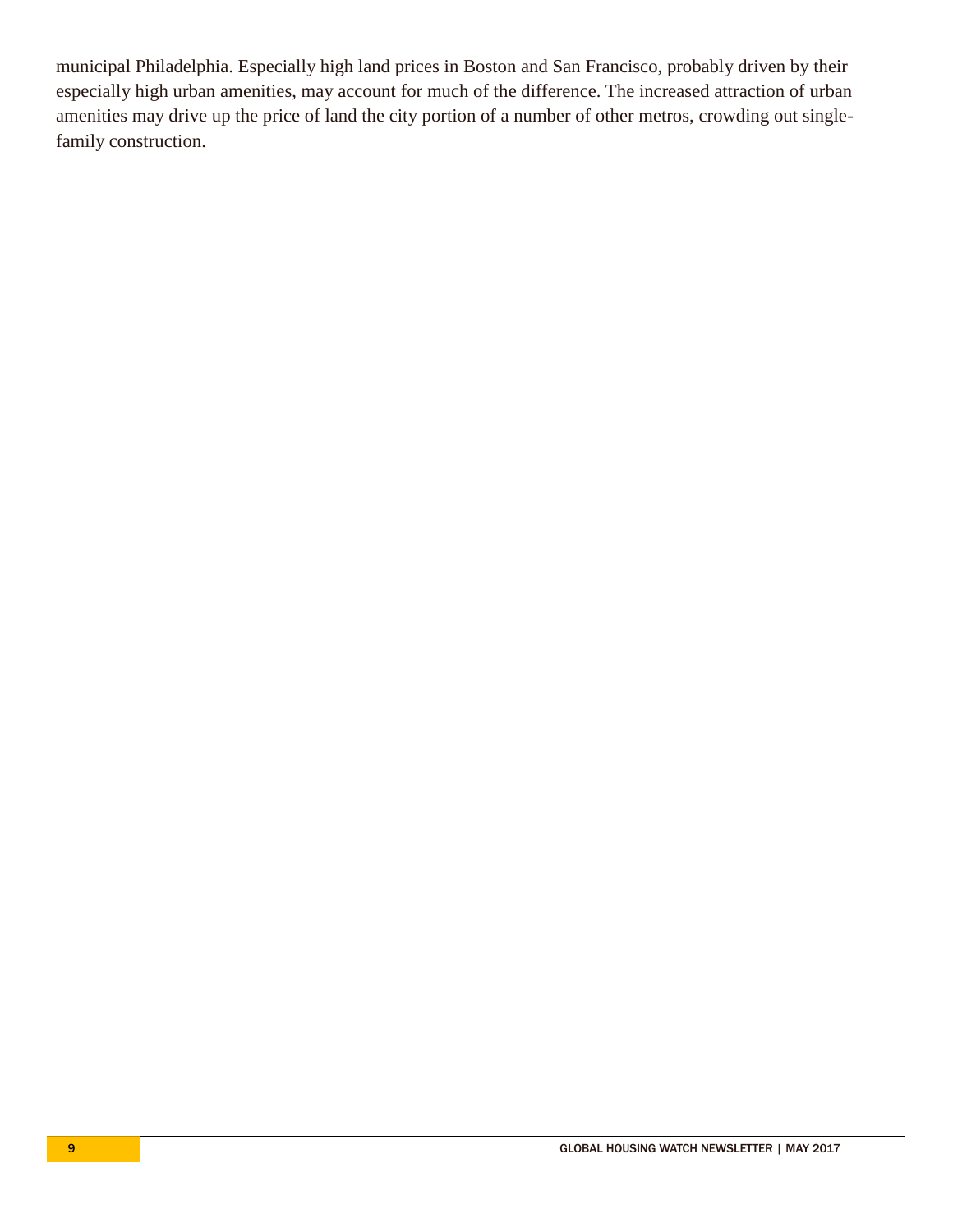## 3. THE CORDON: OTHER VIEWS AND ANALYSIS ON HOUSING MARKETS

- **Conference:** Should macroprudential policy target real estate prices? [\(Bank of Lithuania\)](https://www.lb.lt/en/events/macroprudential-policy-conference-2017) |
- **Events:** 30th World Congress of the International Union for Housing Finance (Mortgage Bankers [Association\)](https://www.mba.org/mba-newslinks/2017/april/mba-newslink-monday-4-17-17/mba-news/international-union-for-housing-finance-world-congress-comes-to-washington-in-june?_zs=XlrwB1&_zl=uhkj3) |
- **Cross country:** The impact of macroprudential policies and their interaction with monetary policy: an empirical analysis using credit registry data [\(BIS\)](http://www.bis.org/publ/work636.pdf) | 3 Questions: How urbanization and revolutionary innovation are shaping global real estate [\(MIT\)](http://news.mit.edu/2017/mit-albert-saiz-how-urbanization-and-innovation-are-shaping-global-real-estate-0503) | Prime Global Cities Index - Q1 2017 [\(Knight Frank\)](https://kfcontent.blob.core.windows.net/research/323/documents/en/q1-2017-4641.pdf) | How Mass Migration Is Enhancing Europe's Cities [\(Urban Land\)](https://europe.uli.org/mass-migration-real-estate-european-cities/) | Why housing and transport costs should always be considered together: A monocentric analysis of prudential measures in housing access [\(SSRN\)](http://ac.els-cdn.com/S0967070X17302871/1-s2.0-S0967070X17302871-main.pdf?_tid=7ba6dbb0-3a4c-11e7-b95d-00000aacb35d&acdnat=1494948762_3566b1ed4ec0864833756ea5c2820bb1) | Japan shows America has no construction "worker shortage", just a productivity problem [\(Financial Times\)](https://ftalphaville.ft.com/2017/05/19/2189040/japan-shows-america-has-no-construction-worker-shortage-just-a-productivity-problem/) |
- **Australia:** Household Debt, Housing Prices and Resilience [\(Reserve Bank of Australia\)](https://www.rba.gov.au/speeches/2017/sp-gov-2017-05-04.html) | One quarter of households in "mortgage stress" [\(Macro Business\)](https://www.macrobusiness.com.au/2017/05/one-quarter-households-mortgage-stress/) | Australia restricts interest-only loans to cool housing market [\(Global Property Guide\)](http://www.globalpropertyguide.com/news-Australia-restricts-interest-only-loans-to-cool-housing-market-3108) | Australia tries to hose down housing fire with more supply, tougher rules for foreigners [\(Reuters\)](http://www.reuters.com/article/us-australia-budget-property-idUSKBN185104?il=0) | Buoyant prices mean ever fewer Australians can buy a house [\(Economist\)](http://www.economist.com/news/asia/21721961-weeks-budget-offers-little-comfort-smashed-avocado-generation-buoyant-prices-mean-ever) | Housing supply responsiveness in Australia: distribution, drivers and institutional settings [\(AHURI\)](http://www.ahuri.edu.au/research/final-reports/281) |
- **Bahamas:** Bahamas Gov't's proposed \$1M residency bar likely to spook foreign buyers [\(Global Property](http://www.globalpropertyguide.com/Caribbean/Bahamas/Price-History) [Guide\)](http://www.globalpropertyguide.com/Caribbean/Bahamas/Price-History) |
- **Canada:** The impact of macroprudential housing finance tools in Canada [\(BIS\)](http://www.bis.org/publ/work632.htm) | Strong evidence of overall problematic conditions, with some centres showing improvement in housing market conditions [\(CMHC\)](https://www.cmhc-schl.gc.ca/en/hoficlincl/observer/observer_132.cfm?obssource=observer-en&obsmedium=email&obscampaign=obs-20170426-hma) | Do Financial Constraints Cool a Housing Boom? Theory and Evidence from a Macroprudential Policy on Million Dollar Homes [\(University of Toronto\)](https://chandlerlutz.github.io/pdf/macroprudential-financial-housing-constraints.pdf) | Housing in Vancouver—the city can't be both low-density and affordable [\(Fraser Institute\)](https://www.fraserinstitute.org/article/housing-in-vancouver-the-city-cant-be-both-low-density-and-affordable) | Residential Land-Use Regulation in the Lower Mainland [\(Fraser Institute\)](https://www.fraserinstitute.org/studies/new-homes-and-red-tape-in-british-columbia-residential-land-use-regulation-in-the-lower-mainland) | Home Capital drama raises fears for Canada's housing boom [\(Financial Times\)](https://www.ft.com/content/0ca22b00-2e73-11e7-9555-23ef563ecf9a) | Home Capital woes spark fears on Canada property market [\(Financial Times\)](https://www.ft.com/content/59f8e496-3b45-11e7-ac89-b01cc67cfeec) | The end of Canada's housing boom? [\(Economist\)](http://www.economist.com/news/americas/21722249-american-protectionism-not-only-threat-economy-end-canadas-housing-boom) | Vancouver house prices spillover to surrounding centres [\(CMHC\)](https://www.cmhc-schl.gc.ca/en/hoficlincl/observer/observer_137.cfm?obssource=observer-en&obsmedium=email&obscampaign=obs-20170511-hmi-vancouver) |
- **Chile:** The impact of warnings published in a financial stability report on loan-to value ratios [\(BIS\)](http://www.bis.org/publ/work633.htm) |
- **China:** Effects of Urban Land Supply Policy on Real Estate in China: An Econometric Analysis [\(Journal of](http://www.jstor.org/stable/pdf/44103629.pdf?seq=1#page_scan_tab_contents)  [Real Estate Literature\)](http://www.jstor.org/stable/pdf/44103629.pdf?seq=1#page_scan_tab_contents) | How does sentiment affect returns of urban housing? [\(ScienceDirect\)](http://www.sciencedirect.com/science/article/pii/S0197397517301224) | The effect of land use planning (2006–2020) on construction land growth in China [\(Cities\)](http://www.sciencedirect.com/science/article/pii/S0264275116306539) | China's mid-sized cities are enjoying a property boom [\(Economist\)](http://www.economist.com/news/china/21722201-it-speculative-not-crazy-chinas-mid-sized-cities-are-enjoying-property-boom) | China's Housing Market Springs a Leak [\(Wall Street Journal\)](https://www.wsj.com/articles/chinas-housing-market-springs-a-leak-1495088692) |
- **Finland:** Bank of Finland calls for income-based mortgage cap [\(Helsinki Times\)](http://www.helsinkitimes.fi/finland/finland-news/domestic/14751-bank-of-finland-calls-for-income-based-mortgage-cap.html) |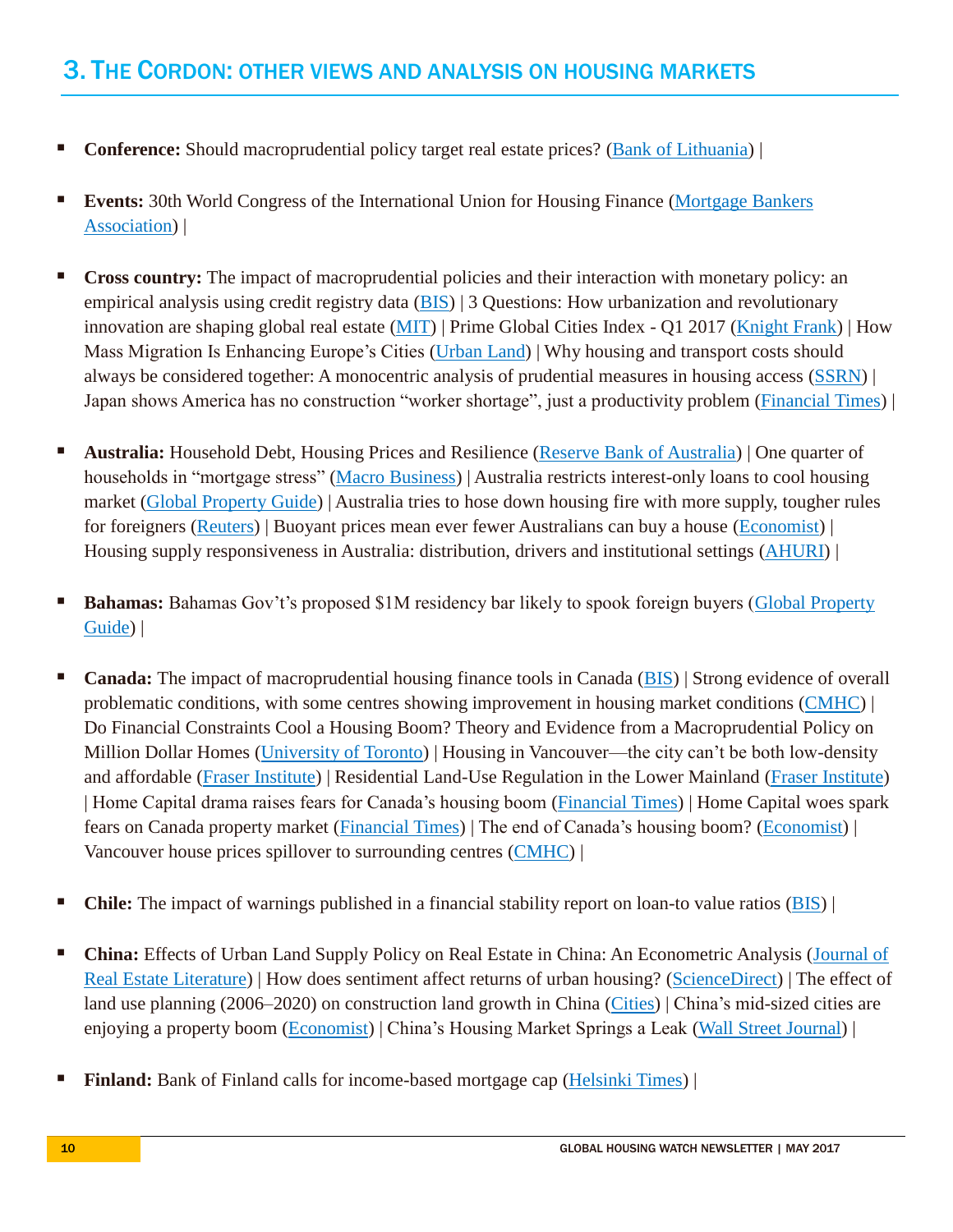- **Hong Kong:** Hong Kong Curbs Lending to Developers as Property Risks Soar [\(Bloomberg\)](https://www.bloomberg.com/news/articles/2017-05-12/hong-kong-tightens-loans-to-developers-to-contain-mortgage-risks) | Hong Kong central bank unveils fresh measures to check property price surge [\(Reuters\)](http://www.reuters.com/article/us-hongkong-hkma-idUSKCN18F0X9?il=0) |
- **Ireland:** Irish Rental Price Report Q1 2017 [\(Daft.ie\)](https://www.daft.ie/report) | Property prices up 10.7% year-on-year, according to latest CSO report [\(MyHome.ie\)](http://blog.myhome.ie/2017/04/19/property-prices-10-7-year-year-according-latest-cso-report/?utm_source=April+2017+newsletter&utm_campaign=NewsletterApril2017&utm_medium=email) | First it was rents, now house prices are rising at fastest rate since the boom [\(the Irish](http://www.irishtimes.com/business/economy/first-it-was-rents-now-house-prices-are-rising-at-fastest-rate-since-the-boom-1.3083646) Times) |
- **Israel:** Supply side constraints in the Israeli housing market—The impact of state owned land [\(ScienceDirect\)](http://www.sciencedirect.com/science/article/pii/S0264837716305749) |
- **Lithuania:** Lithuania's housing market remains buoyant [\(Global Property Guide\)](http://www.globalpropertyguide.com/Europe/Lithuania/Price-History)
- **Malta:** Malta: a booming economy, strong house price rises [\(Global Property Guide\)](http://www.globalpropertyguide.com/Europe/Malta/Price-History) |
- **Malaysia:** Malaysia mulls curbs on foreign property buyers [\(Global Property Guide\)](http://www.globalpropertyguide.com/news-Malaysia-mulls-curbs-on-foreign-property-buyers-3099) |
- **New Zealand:** New Zealand's massive housing supply fail [\(Macro Business\)](https://www.macrobusiness.com.au/2017/05/new-zealands-massive-housing-supply-fail/) | Benchmarking Auckland new housing affordability [\(Strategic Risk Analysis Limited\)](http://www.sra.co.nz/pdf/AucklandNewHouseCostsMay17.pdf) | Goldman Says Swedish, Kiwi Housing Markets Most at Risk of Bust [\(Bloomberg\)](https://www.bloomberg.com/news/articles/2017-05-15/new-zealand-housing-market-most-at-risk-of-bust-goldman-says) |
- **Singapore:** Singapore eases property curbs, after home prices declined for the 13th quarter in a row [\(Global](http://www.globalpropertyguide.com/news-Singapore-eases-property-curbs-after-home-prices-declined-for-the-13th-quarter-in-a-row-3096) [Property Guide\)](http://www.globalpropertyguide.com/news-Singapore-eases-property-curbs-after-home-prices-declined-for-the-13th-quarter-in-a-row-3096) | Singapore swing: city's property market shows signs of recovery [\(Financial Times\)](https://www.ft.com/content/7003178e-2a97-11e7-bc4b-5528796fe35c) |
- **South Africa:** South Africa boosts housing affordability, via transfer duty relief [\(Global Property Guide\)](http://www.globalpropertyguide.com/news-South-Africa-boosts-housing-affordability-via-transfer-duty-relief-3091) |
- **Sweden:** EU Commission says Sweden risks disorderly housing market correction [\(Reuters\)](http://in.reuters.com/article/eu-budget-sweden-idINL8N1IO1SY) |
- **Tunisia:** Tunisia property prices rising, but fears of terrorism have hit tourism [\(Global Property Guide\)](http://www.globalpropertyguide.com/Middle-East/Tunisia/Price-History)
- **United Kingdom:** Housebuilders fear subsidence when Help to Buy taps run dry [\(Financial Times\)](https://www.ft.com/content/86640f38-3023-11e7-9555-23ef563ecf9a) | City of London's fringe: fears of oversupply amid falling prices [\(Financial Times\)](https://www.ft.com/content/fe0a1562-2aa3-11e7-bc4b-5528796fe35c) | How to Fix the Housing Crisis: Take Land Seriously [\(New Economics Foundation\)](http://neweconomics.org/2017/05/how-to-fix-the-housing-crisis/) | Exuberance in the U.K. Regional Housing Markets [\(EconPapers\)](http://econpapers.repec.org/paper/lanwpaper/168117137.htm) | Building Homes Faster? A commentary on the government's plans for increasing the pace of development [\(Civitas\)](http://www.civitas.org.uk/publications/building-homes-faster/) |

#### **United States:**

**Working Papers:** House Prices, Mortgage Debt, and Labor Mobility [\(SSRN\)](https://papers.ssrn.com/sol3/papers.cfm?abstract_id=2963114) | Land value taxation as a mechanism to relieve housing supply constraints in Austin, Texas [\(MIT\)](https://dspace.mit.edu/handle/1721.1/108896) | Why Did People Move During the Great Recession? The Role of Economics in Migration Decisions [\(the Russell Sage Foundation\)](http://www.rsfjournal.org/doi/full/10.7758/RSF.2017.3.3.05) | The Rise of Housing Supply Regulation in the U.S.: Local Causes and Aggregate Implications [\(Universitat](http://www.andrii-parkhomenko.net/files/Parkhomenko_JMP.pdf)  [Auto`noma de Barcelona\)](http://www.andrii-parkhomenko.net/files/Parkhomenko_JMP.pdf) |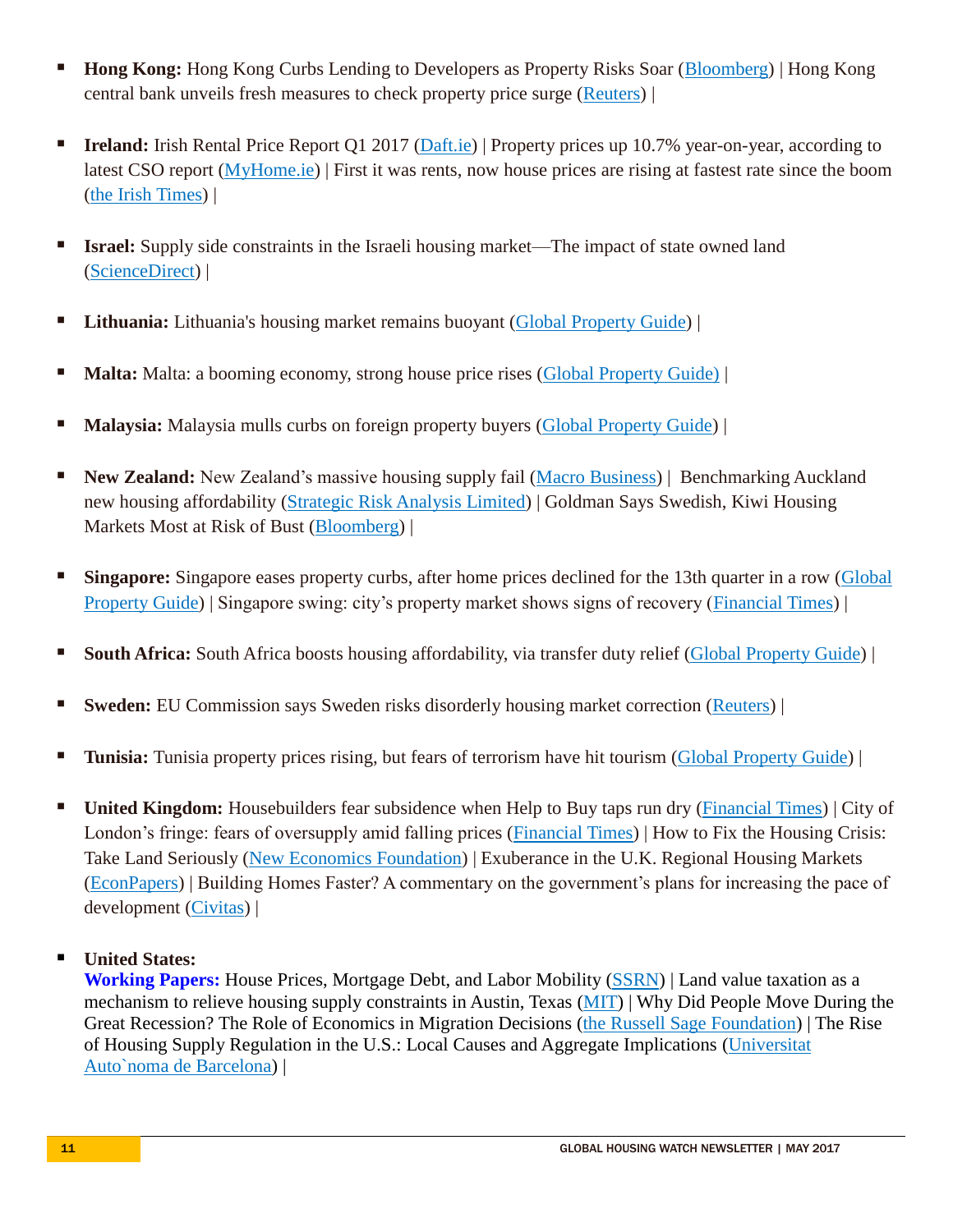**Other Analysis:** How Homeownership Became the Engine of American Inequality [\(New York Times\)](https://www.nytimes.com/2017/05/09/magazine/how-homeownership-became-the-engine-of-american-inequality.html?action=click&pgtype=Homepage®ion=CColumn&module=MostViewed&version=Full&src=mv&WT.nav=MostViewed&_r=1) | The Shame of the Mortgage-Interest Deduction [\(the Atlantic\)](https://www.theatlantic.com/business/archive/2017/05/shame-mortgage-interest-deduction/526635/) | Reforming land use regulations [\(Brookings\)](https://www.brookings.edu/research/reforming-land-use-regulations/) | Trends in Commercial Real Estate [\(Reserve Bank of Boston\)](https://www.bostonfed.org/news-and-events/speeches/2017/trends-in-commercial-real-estate?utm_source=speech-ealert050917&utm_medium=speech-ealert&utm_campaign=ers) | On Unequal Footing: How Housing Affordability Changes Across Racial Communities [\(Zillow\)](https://www.zillow.com/research/housing-affordability-by-race-14670/?utm_source=email&utm_campaign=emm_0417_grdigest_unequalfootingcta&utm_medium=email) | The Structures of Poverty: Renter Poverty Rates Are Highest in Low-Density Multifamily Units [\(Zillow\)](https://www.zillow.com/research/renter-poverty-multifamily-units-14664/?utm_source=email&utm_campaign=emm_0417_grdigest_structuresofpovertycta&utm_medium=email) | Healthy Housing: Where Higher Rents Are Correlated With Worse Health [\(Zillow\)](https://www.zillow.com/research/healthy-housing-high-rents-14543/?utm_source=email&utm_campaign=emm_0417_grdigest_healthyhousingcta&utm_medium=email) | Destination-Based Cash Flow Taxation: What is it and Why Does it Matter? [\(Zillow\)](https://www.zillow.com/research/tweak-dodd-frank-regulations-14620/?utm_source=email&utm_campaign=emm_0417_grdigest_doddfrankcta&utm_medium=email) | Time to Tweak Regulations in Dodd-Frank, but Keep Homeowners Safe (Zillow) | America's Fair Housing Legacy [\(Trulia\)](https://www.trulia.com/blog/trends/fair-housing-legacy/?utm_source=email&utm_campaign=emm_0417_grdigest_fairhousingcta&utm_medium=email) | U.S. Economic Outlook: April 2017 [\(CoreLogic\)](http://www.corelogic.com/blog/authors/frank-nothaft/2017/04/us-economic-outlook-april-2017.aspx#.WQdzM_nythE) | The Housing Recovery That Wasn't [\(Trulia\)](https://www.trulia.com/blog/trends/home-value-recovery-2017/) | Taking the long view on New Jersey's housing affordability [\(BLOG•RE\)](http://www.rutgersrealestate.com/blog-re/digging-deeper-on-rent-controls/) | How Governments Outlaw Affordable Housing [\(Mises Institute\)](https://mises.org/blog/how-governments-outlaw-affordable-housing) | The Housing Gap That Won't Die [\(Citylab\)](https://www.citylab.com/design/2017/05/the-housing-gap-that-wont-die/525225/) | In the Elusive Search for Affordable Housing, Clues Emerge [\(Governing\)](http://www.governing.com/topics/urban/gov-affordable-housing-leimert-park-los-angeles.html) | The long shadow of the Great Depression: US housing credit policies and their macroeconomic effects [\(Vox\)](http://voxeu.org/article/us-housing-credit-policies-and-their-macroeconomic-effects) | 2017 SCE Housing Survey Finds Increased Optimism about Home Price Growth [\(Federal Reserve Bank of New York\)](http://libertystreeteconomics.newyorkfed.org/2017/05/just-released-2017-sce-housing-survey-finds-increased-optimism-about-home-price-growth.html) | Will inclusionary zoning (IZ) help solve our affordability problems? [\(BLOG•RE\)](http://www.rutgersrealestate.com/blog-re/a-higher-level-look-at-iz/) | Low Income Housing Tax Cronyism [\(Cato\)](https://www.cato.org/blog/low-income-housing-tax-cronyism) | Home Price Growth Expectations Increase; Renters Perceive Easier Access to Mortgage Credit [\(Federal Reserve Bank of New York\)](https://www.newyorkfed.org/newsevents/news/research/2017/an170511) | Constructing the Home Purchase Sentiment Index [\(Federal Reserve Bank of San Francisco\)](http://www.frbsf.org/economic-research/publications/economic-letter/2017/may/constructing-home-purchase-sentiment-index/?utm_source=mailchimp&utm_medium=email&utm_campaign=economic-letter-2017-05-15) | Housing Vouchers Work: Funded Vouchers Are Used [\(Center on](http://www.cbpp.org/blog/housing-vouchers-work-funded-vouchers-are-used)  [Budget and Policy Priorities\)](http://www.cbpp.org/blog/housing-vouchers-work-funded-vouchers-are-used) | Household Borrowing in Historical Perspective [\(Federal Reserve Bank of](http://libertystreeteconomics.newyorkfed.org/2017/05/household-borrowing-in-historical-perspective.html)  [New York\)](http://libertystreeteconomics.newyorkfed.org/2017/05/household-borrowing-in-historical-perspective.html) | Q&A with Jay Martha: US multifamily market [\(TH Real Estate\)](https://www.threalestate.com/news-and-views/articles/17-05-17-qa-jay-martha---us-multifamily-market) | Prepared Remarks of Melvin L. Watt, Director of FHFA at American Mortgage Conference, North Carolina Bankers Association [\(Federal](https://www.fhfa.gov/Media/PublicAffairs/Pages/Prepared-Remarks-of-Melvin-L-Watt-Director-of-FHFA-at-American-Mortgage-Conference-North-Carolina-Bankers-Association.aspx)  [Housing Finance Agency\)](https://www.fhfa.gov/Media/PublicAffairs/Pages/Prepared-Remarks-of-Melvin-L-Watt-Director-of-FHFA-at-American-Mortgage-Conference-North-Carolina-Bankers-Association.aspx) | How Tales of 'Flippers' Led to a Housing Bubble [\(New York Times\)](https://www.nytimes.com/2017/05/18/upshot/how-tales-of-flippers-led-to-a-housing-bubble.html?rref=collection%2Fcolumn%2Feconomic-view&action=click&contentCollection=business®ion=stream&module=stream_unit&version=latest&contentPlacement=1&pgtype=collection) | Home Mortgage Explorer [\(Federal Reserve Bank of Philadelphia\)](https://philadelphiafed.org/hme) | Japan shows America has no construction "worker shortage", just a productivity problem [\(Financial Times\)](https://ftalphaville.ft.com/2017/05/19/2189040/japan-shows-america-has-no-construction-worker-shortage-just-a-productivity-problem/) | Taking on Nimbys in the Quest for Growth [\(Bloomberg\)](https://www.bloomberg.com/view/articles/2017-05-17/taking-on-nimbys-in-the-quest-for-growth) |